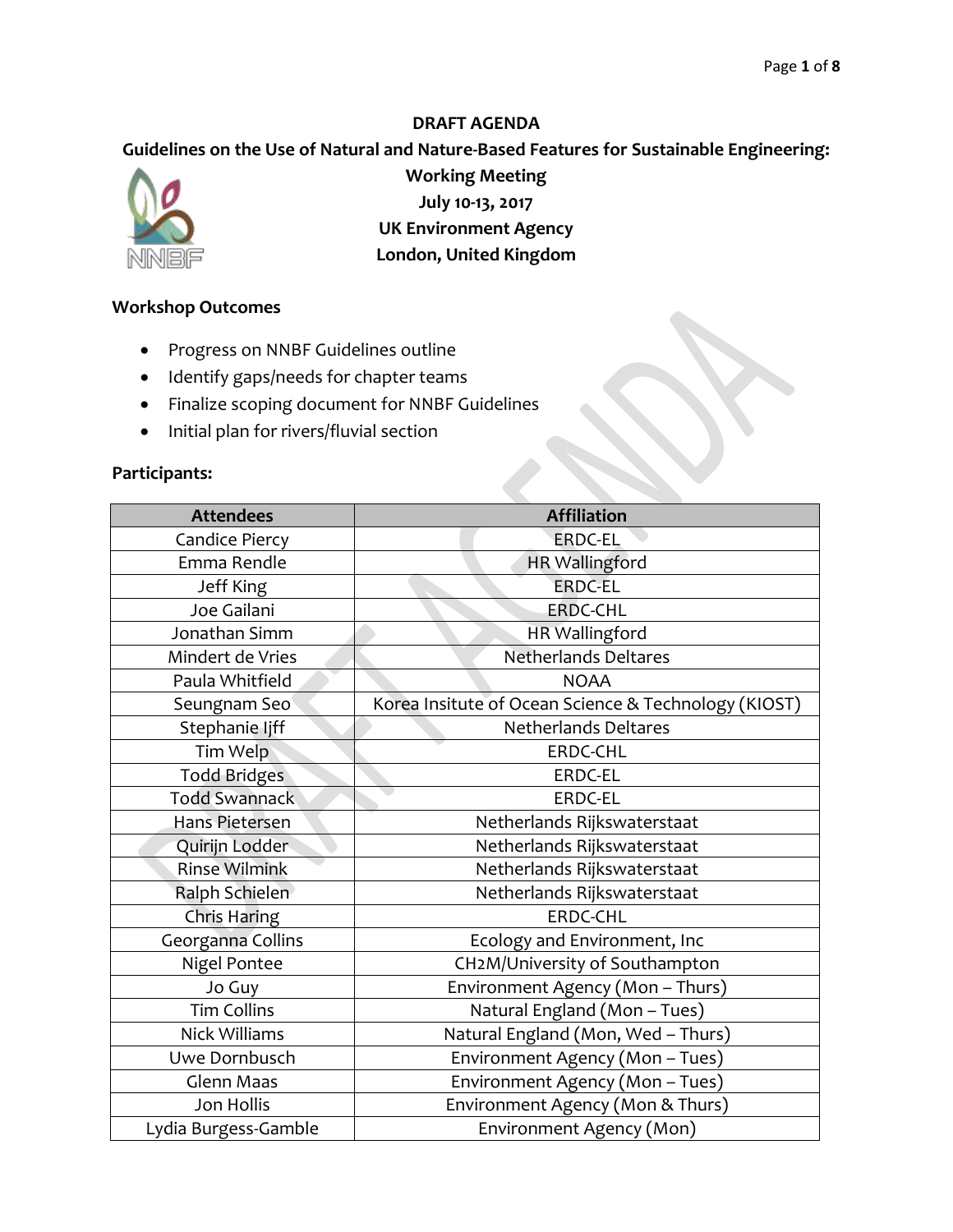| Oli Burns        | Environment Agency (Mon - Thurs)               |  |
|------------------|------------------------------------------------|--|
| Nicola Rimington | Natural Resources Wales (Mon)                  |  |
| Alison Baptiste  | <b>Environment Agency (Tues)</b>               |  |
| Janet Kahn       | Scottish Environmental Protection Agency (tbc) |  |
| Philip Winn      | Environment Agency (Wed - Thurs)               |  |
| Mike Dugher      | Environment Agency (Wed - Thurs)               |  |
| Lynne Frostic    | Environment Agency / University of Hull (Wed)  |  |
| Laura Rhodes     | Environment Agency (Wed)                       |  |
| Andrew Barron    | Environment Agency (Wed - Thurs)               |  |
| Andrew Rouse     | Environment Agency (Thurs)                     |  |
| Debbie Morris    | Environment Agency (Thurs)                     |  |

### **Objectives**

The objectives for this working meeting are as follows:

- Assemble technical team members to make progress in developing the guidelines.
- Ensure chapter teams include needed diversity of organizations and expertise to author the respective chapters
- Advance NNBF Guidelines outline to ensure practical designs that are functional, meet performance and regulatory requirements, and are constructible.
- Collectively review and approve the Scoping Document for common understanding of efforts and resources required to complete the document and deliver the NNBF Guidelines.
- Develop plans for pursuing section on river/fluvial applications.
- Refine the schedule of mid-term activities and milestones.

### **Meeting Location:**

The Kia Oval Harleyford St, London SE11 5SS, UK <https://www.kiaoval.com/contact-us/getting-to-the-kia-oval/>

**Once at the Kia Oval, please look for the Debenture Lounge and signs posted: 'Natural and Nature Based Features (EA & US Army Corps of Engineers)'**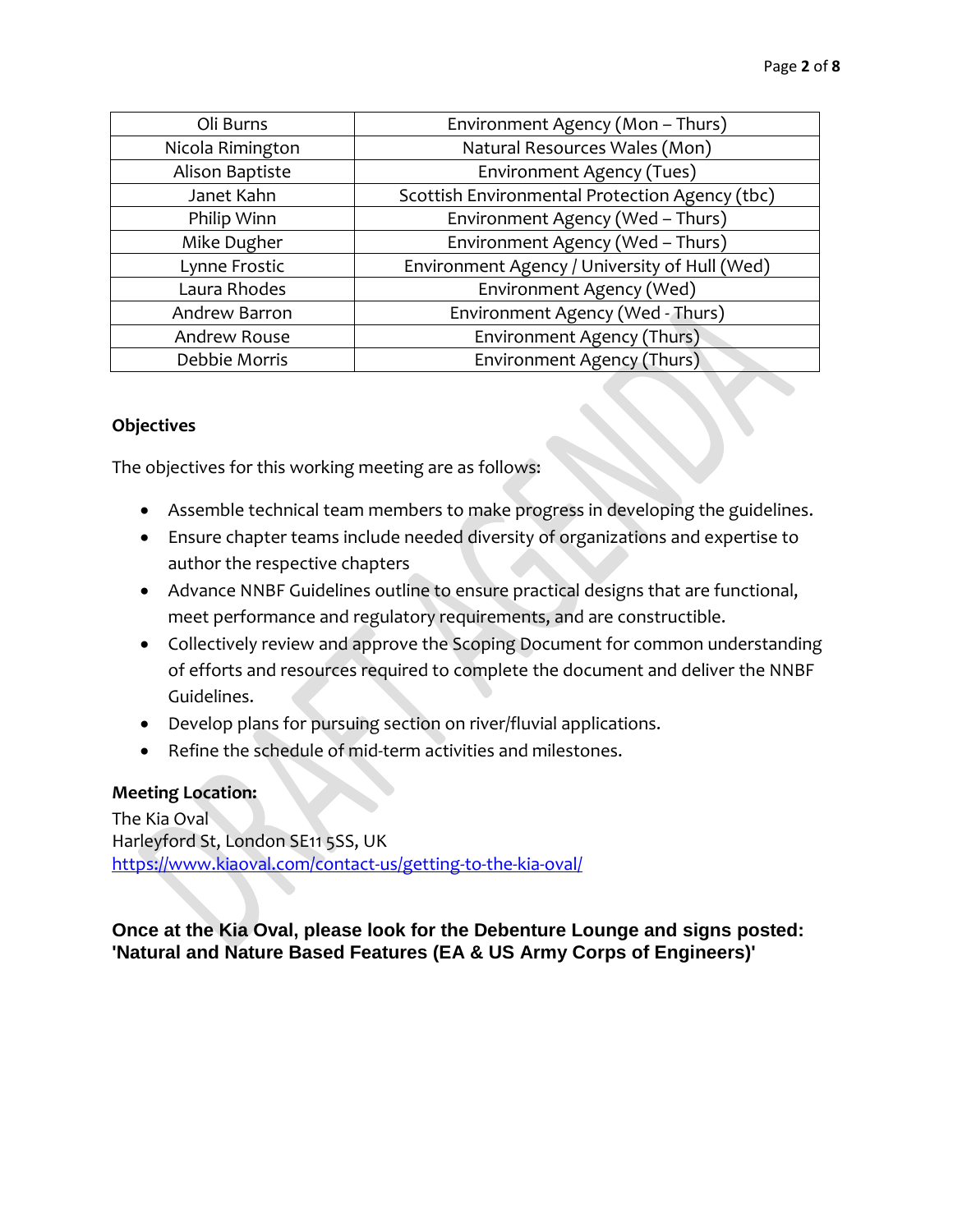# **Agenda**

| July 10 <sup>th</sup> | <b>JOINT MEETING</b>                                                                                                                                                                                                                                                                                                                                                                                       |                                                         |
|-----------------------|------------------------------------------------------------------------------------------------------------------------------------------------------------------------------------------------------------------------------------------------------------------------------------------------------------------------------------------------------------------------------------------------------------|---------------------------------------------------------|
| Day 1                 |                                                                                                                                                                                                                                                                                                                                                                                                            |                                                         |
| <b>Time</b>           | Agenda                                                                                                                                                                                                                                                                                                                                                                                                     | Lead(s)                                                 |
| $0830 - 0900$         | Check in                                                                                                                                                                                                                                                                                                                                                                                                   | <b>TBD</b>                                              |
|                       | Coffee and Greeting                                                                                                                                                                                                                                                                                                                                                                                        |                                                         |
| $0900 - 0915$         | <b>Welcome and Introductions</b>                                                                                                                                                                                                                                                                                                                                                                           | Jo Guy; Todd Bridges                                    |
| $0915 - 1000$         | <b>Plenary Session: Updates and NNBF</b><br><b>Guidelines Scoping Report</b><br>Business Case Review/Updates/Schedule-<br>Milestones<br>Collaborator Status/Updates<br>$\bullet$<br>Editorial Board and Chapter Co-Lead<br>$\bullet$<br>Updates<br>Proposed Expedited Chapters<br><b>Finalize Scoping Report</b><br>$\bullet$<br>Inclusion of Riverine Systems in Overall<br>$\bullet$<br>Project Outcomes | <b>Todd Bridges</b><br>Jonathan Simm, Hans<br>Pieterson |
| 1000-1030             | <b>Plenary Session: Intro of World Bank</b><br><b>Document - Implementing Nature-Based</b><br><b>Flood Protection Connectivity to NNBF</b><br><b>Guidelines Document</b><br><b>Environment Agency: Natural Processes</b><br><b>Evidence Base</b>                                                                                                                                                           | Jonathan Simm<br>Lydia Burgess-Gamble                   |
| 1030 - 1045           | <b>Break</b>                                                                                                                                                                                                                                                                                                                                                                                               |                                                         |
| $1045 - 1200$         | <b>Plenary Session: NNBF Guidelines Contents</b><br>Review table of contents for Guidelines<br>Document<br>Brief statements of status by current<br>chapter leads, identifying issues, needs<br>Discuss interconnectivity of chapters and<br>prioritization of selected, expedited<br>chapters<br>Overview of Case Studies received and<br>relevance to specific chapters                                  | <b>Todd Bridges</b>                                     |
| 1200-1300             | Lunch                                                                                                                                                                                                                                                                                                                                                                                                      | Lunch Provided by EA                                    |
| 1200 - 1230           | Lunch Presentation - TEAM2100: The First Ten<br>Years of Work on a 100 Year Strategy for the<br>Thames Estuary - The Role of Nature-Based<br>Asset Management.                                                                                                                                                                                                                                             | <b>Nigel Pontee</b>                                     |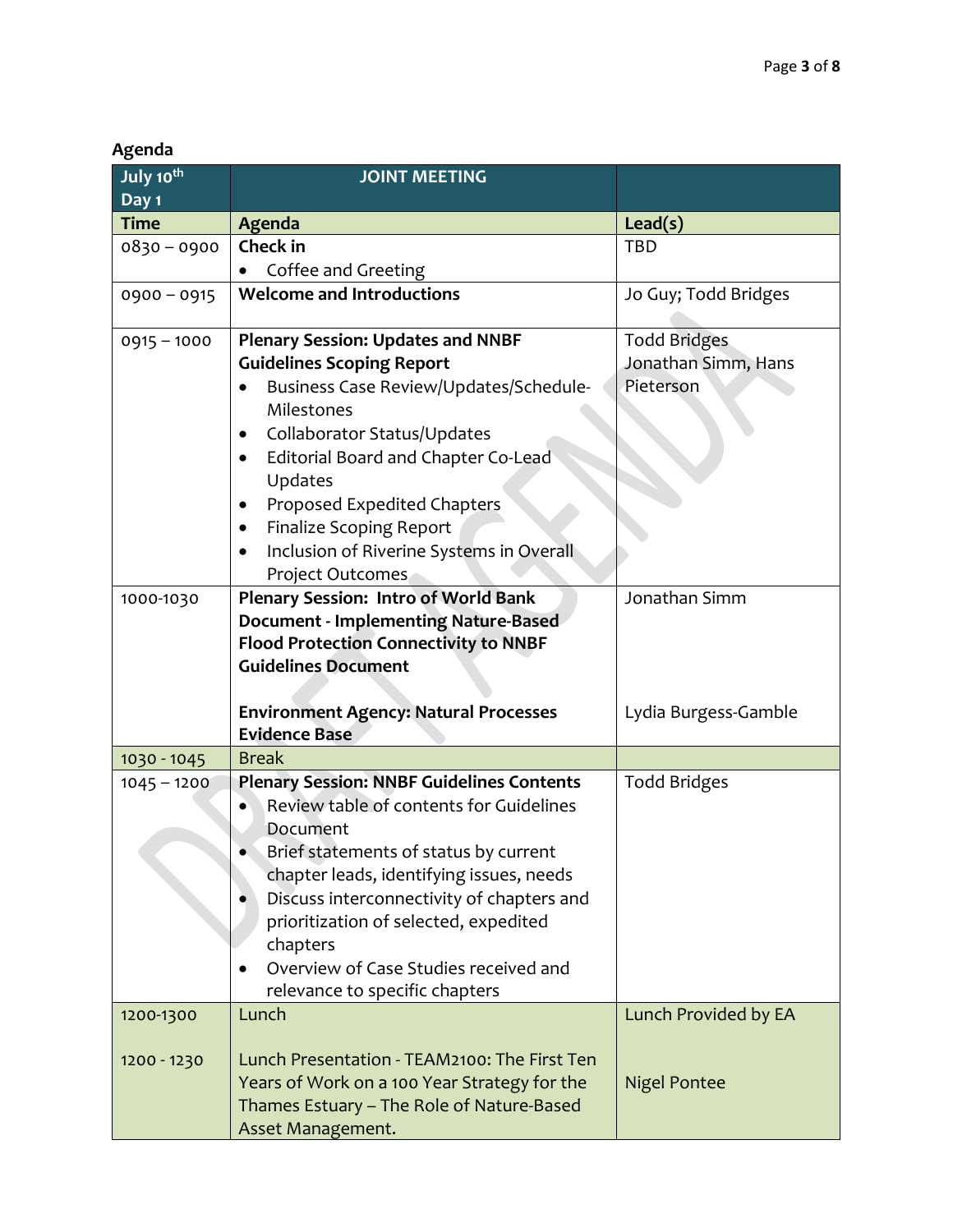| 1300-1315 | <b>Plenary Session: Discussion of Expedited</b><br><b>Chapters</b><br>Identify issues, needs, opportunities to be<br>carried into breakout sessions<br>Discussion of breakout group assignments | <b>Todd Bridges</b>             |
|-----------|-------------------------------------------------------------------------------------------------------------------------------------------------------------------------------------------------|---------------------------------|
| 1315-1500 | <b>Breakout Session 1: Expedited Chapters</b><br>Group 1: Framework<br>Group 2: Benefits<br>Group 3: Beaches & Dunes<br>Group 4: Wetlands                                                       | All                             |
| 1500-1515 | <b>Break</b>                                                                                                                                                                                    |                                 |
| 1515-1600 | <b>Plenary Session: Report Out from Breakout</b><br><b>Groups</b><br>Report out from Groups 1-4<br>Implications for other chapters and type<br>chapters specifically                            | All                             |
| 1600-1700 | <b>Riverine/Fluvial Application of NNBF</b><br>White Paper Overview<br>Discussion on<br>Framing/Sequencing/Scheduling of Work                                                                   | Chris Haring, Hans<br>Pieterson |
| 1700-1715 | Day 1 Review/Wrap-Up                                                                                                                                                                            | Jo Guy                          |
| 1715      | <b>Adjourn (Dinner on your Own)</b>                                                                                                                                                             |                                 |

| July 11 <sup>th</sup><br>Day 2 | <b>JOINT MEETING</b>                                |                     |
|--------------------------------|-----------------------------------------------------|---------------------|
| <b>Time</b>                    | Agenda                                              | Lead(s)             |
| $0830 - 0900$                  | <b>Check</b> in                                     |                     |
|                                | Coffee and greeting                                 |                     |
| 0900-0930                      | <b>Plenary Session: Expedited Chapters</b>          | <b>Todd Bridges</b> |
|                                | Recap from Day 1                                    |                     |
|                                | Ideas to maximize chapter development<br>$\bullet$  |                     |
|                                | Day 2 Instructions to Breakout Groups               |                     |
| 0930 - 1000                    | Welcome from Dr. Alison Baptiste (EA's<br>$\bullet$ | Alison Baptiste     |
|                                | Director, Strategy and Investment for               |                     |
|                                | Flood and Coastal Risk Management)                  |                     |
| 1000-1010                      | <b>Break</b>                                        |                     |
|                                |                                                     |                     |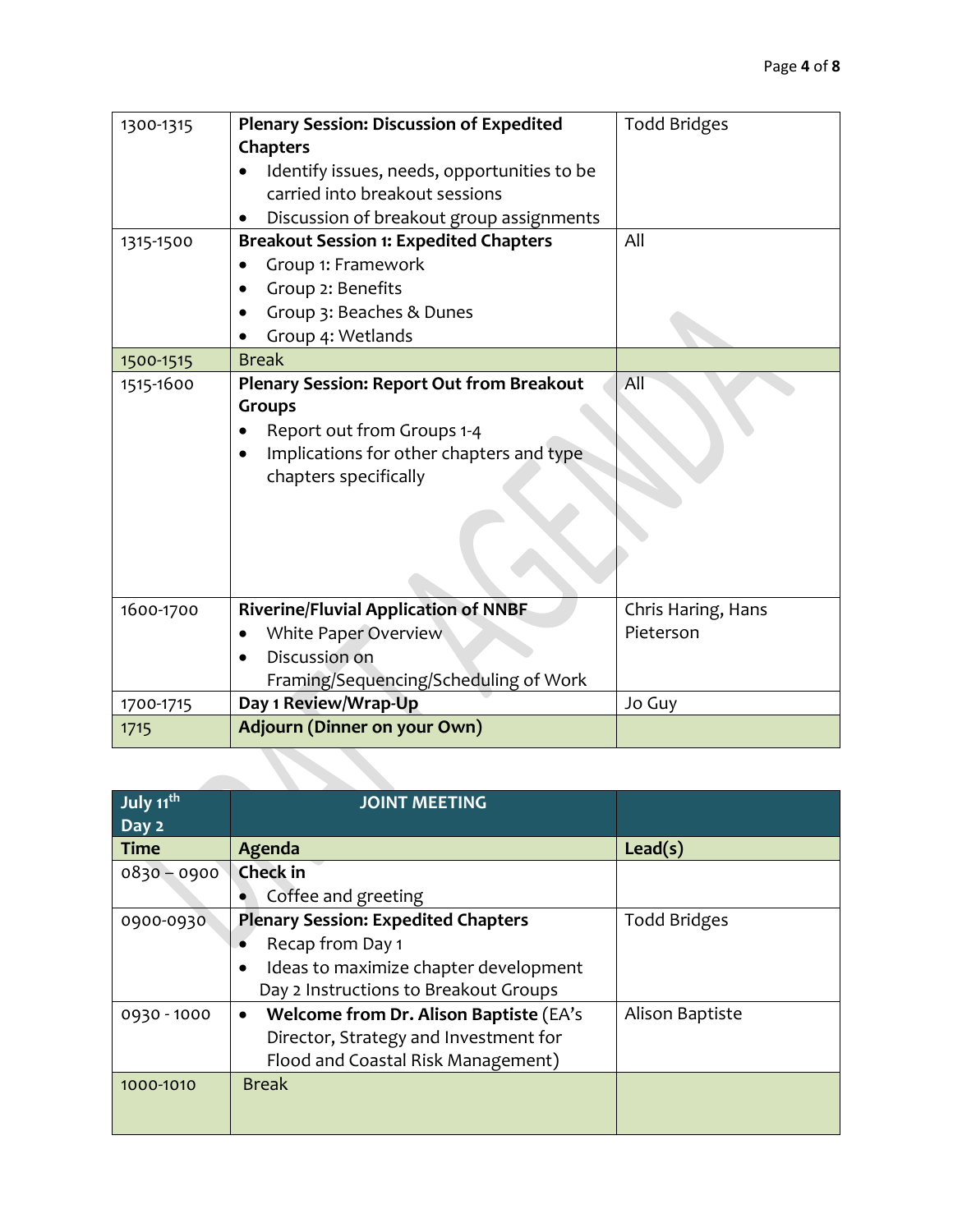| 1010 - 1130   | <b>Breakout Session 2: Expedited Chapters</b>    | All                 |
|---------------|--------------------------------------------------|---------------------|
|               | Group 1: Framework                               |                     |
|               | Group 2: Benefits                                |                     |
|               | Group 3: Beaches & Dunes                         |                     |
|               | Group 4: Wetlands                                |                     |
| $1130 - 1200$ | <b>Plenary Session: Report out from Breakout</b> | All                 |
|               | <b>Groups</b>                                    |                     |
|               | Report out from Groups 1-4                       |                     |
|               | Implications for other chapters and type         |                     |
|               | chapters specifically                            |                     |
| 1200 - 1300   | Lunch                                            |                     |
|               |                                                  |                     |
|               |                                                  |                     |
| 1300 - 1400   | <b>Plenary Session: Next Steps</b>               | <b>Todd Bridges</b> |
|               | Update on Sequence of Next In-Person             |                     |
|               | Meetings                                         |                     |
|               | Use of Virtual Team Meetings and<br>$\bullet$    |                     |
|               | Communications (Internally/Externally)           |                     |
|               | <b>Review Action Items and Schedule</b>          |                     |
|               | <b>Final Thoughts</b>                            |                     |
| 1400          | <b>Depart for Train to Hull</b>                  |                     |
| 1505-1800     | Train Ride to Hull (via Doncaster)               |                     |
| 1830          | Arrive at Hotel in Hull (Dinner on Your Own)     |                     |
| $1930 - 2030$ | <b>Optional: Visit to the Hull Tidal Barrier</b> | Jo Guy              |
|               |                                                  |                     |

| July 12th     | <b>FIELD TRIP TO HUMBER ESTUARY</b>                   |                    |
|---------------|-------------------------------------------------------|--------------------|
| Day 3         |                                                       |                    |
| <b>Time</b>   | Agenda                                                | Lead(s)            |
| 0700-0800     | Morning Activities and Assemble for Check in          |                    |
|               | During this time check out of hotel<br>$\bullet$      |                    |
|               | Breakfast on your own                                 |                    |
|               | Assemble in Holiday Inn Express Lobby at              |                    |
|               | 0745                                                  |                    |
| $0820 - 0920$ | Meet at Flume at the Deep, Hull for visit to          | University of Hull |
|               | University of Hull Hydraulics Research                |                    |
| $0930 - 1015$ | Convene in private room at Holiday Inn (HU1           | EA                 |
|               | 2BX) for introductory to Humber Estuary               |                    |
| 1015-1230     | <b>Field Trip to Humber Estuary and NNBF Sites</b>    | EA                 |
|               | (Paull Holme Village, Paull Holme Strays<br>$\bullet$ |                    |
|               | managed realignment site)                             |                    |
| 1230-1315     | Lunch at South Humber Nature Partnership              |                    |
|               | (HNP) Center (Barton Waters Edge)                     |                    |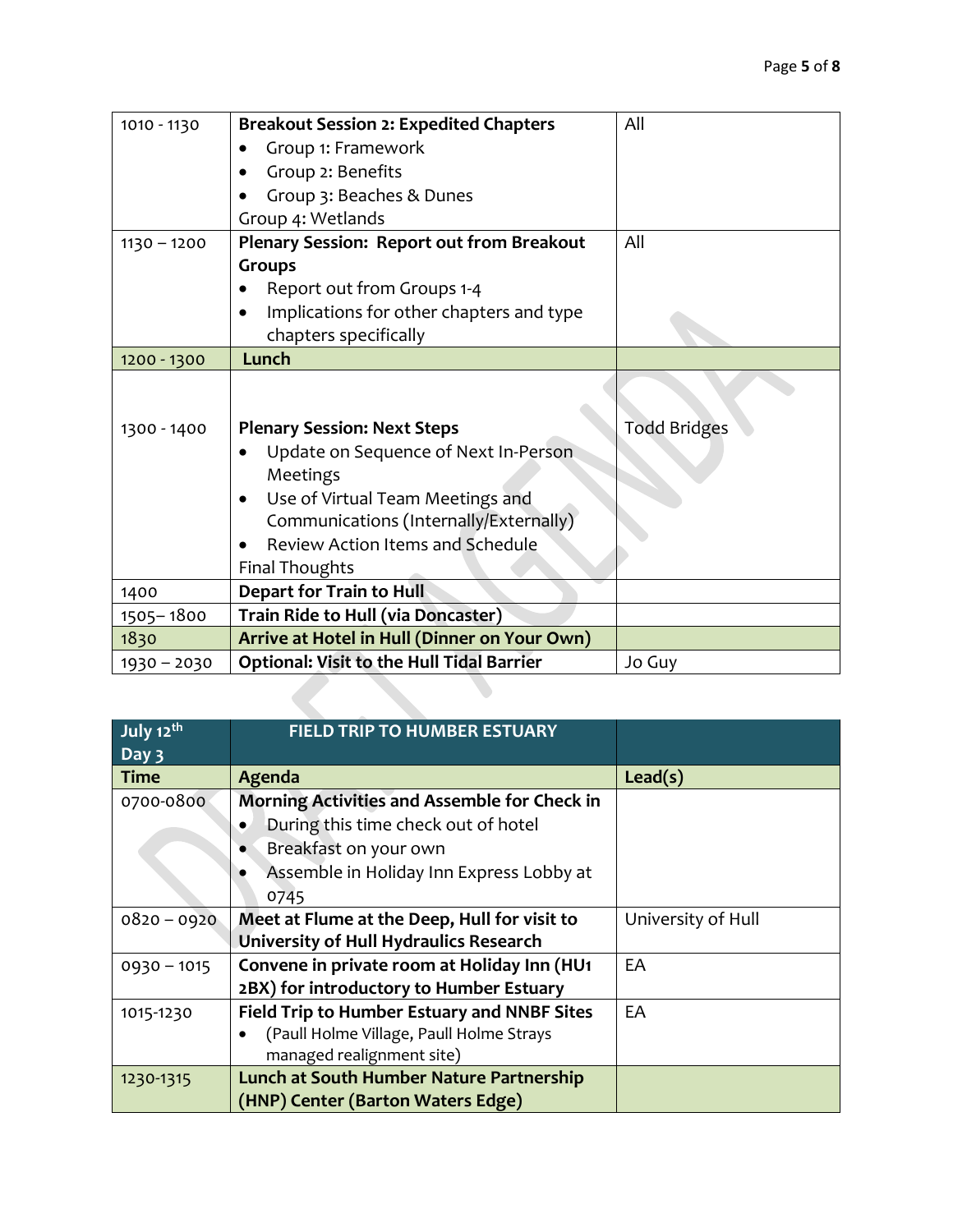| 1315-1400 | HNP presentation on their perspectives on               | <b>HNP</b> |
|-----------|---------------------------------------------------------|------------|
|           | NFM on the estuary - working with natural               |            |
|           | estuary processes                                       |            |
| 1400-1545 | <b>Field Trip at Humber Estuary and NNBF Sites</b>      | EA         |
|           | Alkborough Marsh Flood Storage and habitat<br>$\bullet$ |            |
|           | creation                                                |            |
| 1545-1700 | <b>Travel from Humber Estuary to Kenwick Park</b>       |            |
| 1730      | Arrive at Hotel in Kenwick Park, Louth (Check-          |            |
|           | ln)                                                     |            |
| 1900      | <b>Assemble in Lobby for Dinner</b>                     |            |
| 1930-2130 | <b>Dinner</b>                                           |            |

| July 13 <sup>th</sup><br>Day 4 | FIELD TRIP TO LINCOLN SHIRE COASTLINE           |         |
|--------------------------------|-------------------------------------------------|---------|
| <b>Time</b>                    | Agenda                                          | Lead(s) |
| 0800-0845                      | Assemble for Check-out in Lobby                 |         |
|                                | During this time check out of Hotel             |         |
|                                | Breakfast on your own<br>$\bullet$              |         |
|                                | Assemble in Lobby at 0845                       |         |
| $0845 - 0930$                  | <b>Field Trip to Lincolnshire Coastline</b>     | EA      |
|                                | Travel to Mablethorpe                           |         |
| 0930-1030                      | Natural dune systems, storm surge repairs       | EA      |
| 1030-1050                      | <b>Travel to Sutton on Sea</b>                  |         |
| 1050-1120                      | Lincshore Frontage - concrete defences vs.      | EA      |
|                                | marram grass stabilization                      |         |
| 1120-1220                      | <b>Travel to Freiston Shore</b>                 |         |
| 1220-1340                      | <b>Freiston Shore buffer zones</b>              | EA      |
| 1340-1400                      | Travel to, and lunch at, Boston Hub (EA Office) |         |
| 1500-1600                      | <b>Board Buses and Drive to Train Station</b>   |         |
| 1600-1800                      | <b>Train Ride Back to London</b>                |         |
| 1830                           | Arrive at Hotel (Dinner on Your Own)            |         |

# **Key documents (Enclosures)**

- Updated Outline for NNBF Guidelines
- Document of Case Studies Received
- List of Editorial Board and Chapter Team Members (with Co-Leads)
- White Paper on Rivers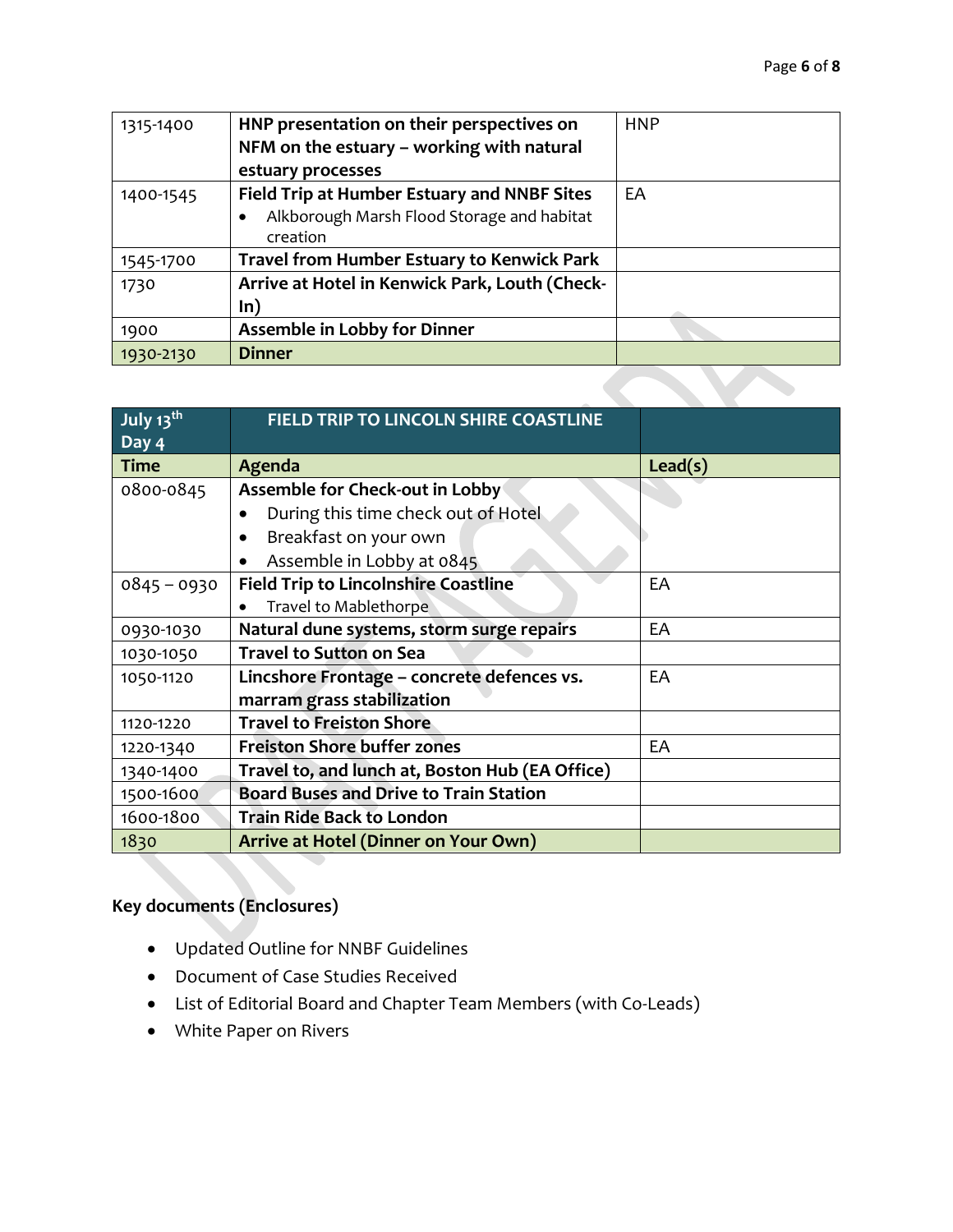## **Other things to know**

• Please bring 60 pounds (UK currency) with you to the meeting. This will cover the cost of our round trip train tickets to/from London. Exact change is recommended.

## **Hotel Accomodations**

**(1) Sunday Night (July 9th) and Monday Night (July 10th):** Staybridge Suites –Vauxhall, London [100 Vauxhall Walk London, SE11 5EL United Kingdom](https://www.ihg.com/staybridge/hotels/gb/en/london/lonva/hoteldetail#map-dir) [Hotel Front Desk:](tel:44-203-0961555) 44-203-0961555

## **(2) Tuesday Night (July 11 th)**

Holiday Inn Express Hull City Centre (9 rooms reserved here) 80 Ferensway Kingston Upon Hull HU2 8LN United Kingdom Hotel Front Desk: [+44-148-2485700](tel:44%201482%20485700) Quote Reference # 65493397 "NNBF USACE EVENT" when making reservation **HOTEL ROOMS ARE BEING HELD UNTIL JULY 5th**

Or

Royal Hotel Hull (11 rooms reserved here) 170 Ferensway, Hull HU1 3UF, United Kingdom Hotel Front Desk: +44-871-2225502 Quote Reference: VHRH1107 "NNBF USACE EVENT" when making reservation **HOTEL ROOMS ARE BEING HELD UNTIL JULY 3rd**

## **(3) Wednesday Night (July 12 th)**

Best Western Kenwick Park Kenwick Park, Lincolnshire, LN11 8NR. **RESERVATIONS HAVE BEEN CONFIRMED; PLEASE DO NOT CONTACT KENWICK PARK TO CONFIRM**

**(4) Thursday Night (July 13th)** Shaftsbury Premier London Paddington Hotel 55 Westbourne Terrace, Paddington, London W2 3UY, UK Reservations: +44-207-7233434 Website: londonpremierpaddington.co.uk

Or

Park Grand Paddington Court 27 Devonshire Terrace, London W2 3DP, UK